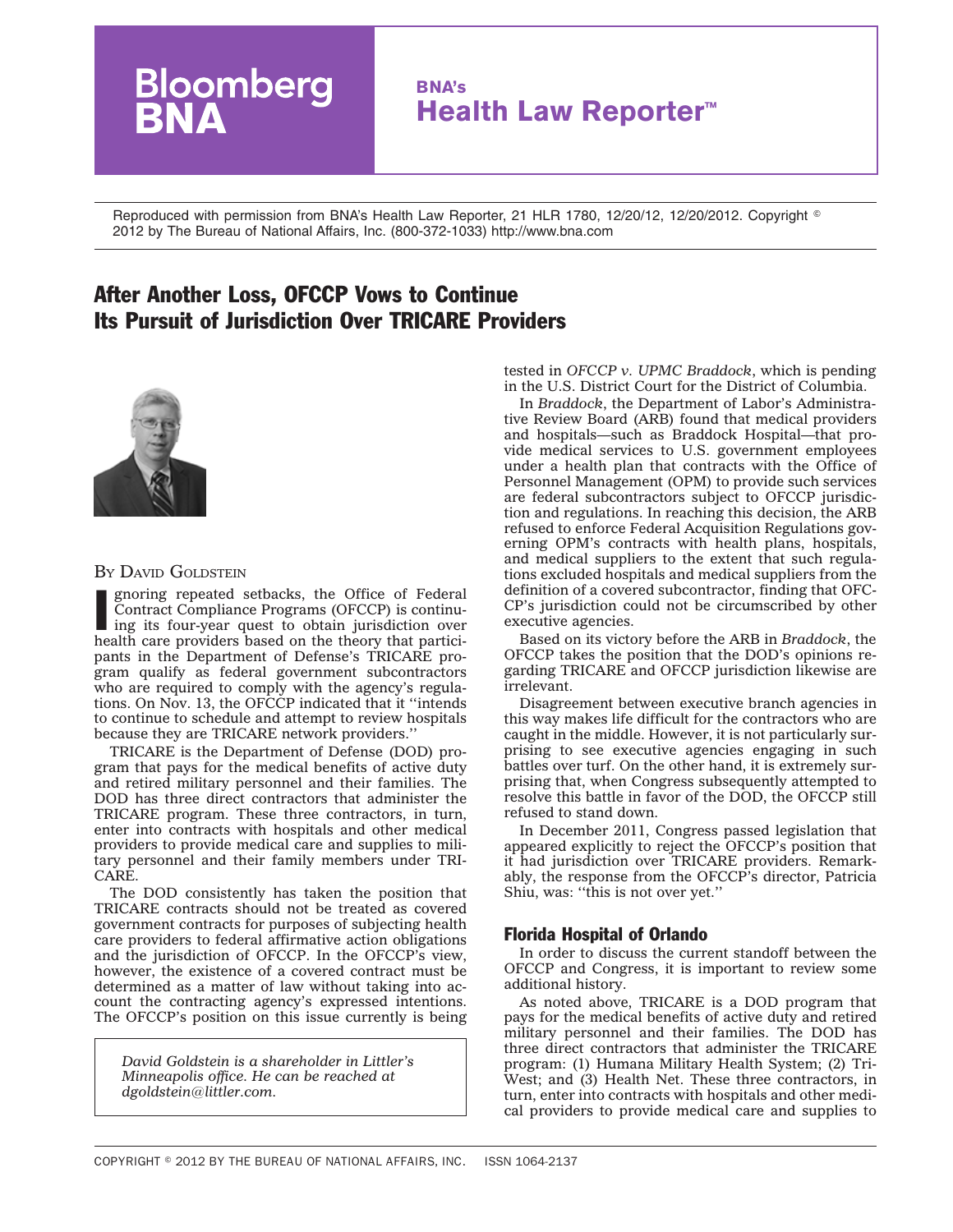military personnel and their family members covered by TRICARE.

One of the providers with which the Humana Military Health System (HMHS) entered into an agreement was the Florida Hospital of Orlando (Florida Hospital). The OFCCP subsequently sought to audit Florida Hospital, asserting jurisdiction based on the TRICARE arrangement.

Florida Hospital objected to the OFCCP's assertion of jurisdiction and ultimately the dispute came before a Department of Labor administrative law judge (ALJ). The issues before the ALJ were:

(A) Whether the hospital's contract with HMHS under the TRICARE program was a federal subcontract, thereby subjecting the hospital to OF-CCP jurisdiction because the hospital's contract was either (1) necessary to the performance of HMHS's direct contract with TRICARE; or (2) required the hospital to perform any portion of HM-HS's obligation under its direct contract with TRI-CARE; and

(B) Whether the DOD's assertion that TRICARE payments were federal financial assistance (not contract payments) trumped the DOL's opinion that the payments were pursuant to a federal contract.

The ALJ concluded that hospitals that participate in the TRICARE program are subcontractors because they assume the performance of part of HMHS's obligations in its contract with the DOD. The ALJ also concluded that TRICARE payments were not federal financial assistance and were, therefore, subject to regulatory obligations applicable to federal contracts and subcontracts.

On Nov. 1, 2010, Florida Hospital appealed the ALJ's decision to the ARB.

On Dec. 31, 2011, while the *Florida Hospital* case still was pending before the ARB, President Obama signed into law the National Defense Authorization Act for fiscal year 2012 (NDAA), which included a provision intended by Congress to address the OFCCP's assertion of jurisdiction over TRICARE providers.

In particular, Section 715 of the NDAA states that

(3) In establishing rates and procedure for reimbursement of providers and other administrative requirements, including those contained in provider network agreements, the Secretary shall, to the extent practicable, maintain adequate networks of providers, including institutional, professional, and pharmacy. *For the purpose of determining whether network providers under such provider network agreements are subcontractors for purposes of the Federal Acquisition Regulation or any other law, a TRI-CARE managed care support contract that includes the requirement to establish, manage, or maintain a network of providers may not be considered to be a contract for the performance of health care services or supplies on the basis of such requirement.*

Although Section 715 was widely viewed as clearly intended to foreclose further assertions of OFCCP jurisdiction based solely on TRICARE, the agency interpreted the provision differently.

Following the enactment of the NDAA, on Jan. 13, the ARB ordered further briefing on the impact of the law on the *Florida Hospital* case. On Oct. 19, the ARB issued its decision (*OFCCP v. Florida Hospital of Orlando*, ARB No. 11-011, ALJ No. 2009-OFC-2 (ARB Oct. 19, 2012) (21 HLR 1487, 10/25/12).

To support its continued assertion of jurisdiction over Florida Hospital, in the proceedings before the ARB, the OFCCP first noted that there is a two-pronged definition of ''subcontract'' in its regulations. The first prong of the applicable regulation defines a subcontract as ''any agreement or arrangement between a contractor and any person . . . (1) For the purchase, sale or use of personal property or nonpersonal services which, in whole or in part, is necessary to the performance of any one or more [covered government] contracts. . .'' 41 C.F.R. § 60-1.3.

The second prong of the applicable regulation defines a subcontract as ''any agreement or arrangement between a contractor and any person  $\ldots$  (2) Under which any portion of the contractor's obligations under any one or more [covered government] contracts is performed or undertaken or assumed.'' *Id*.

The OFCCP acknowledged that Section 715 precluded it from arguing that a provider has entered into a covered ''subcontract'' based on the second prong of the definition of a subcontract. Instead, the OFCCP argued that Section 715 does not bar the agency from asserting jurisdiction over a TRICARE participant based on the first prong of the definition. As explained in the ARB opinion, the OFCCP admitted:

that it ''can no longer assert . . . that HMHS's obligation to create a network of healthcare providers encompasses the obligation to deliver medical services and that by providing such medical services as a subcontractor to HMHS, Florida Hospital performed, undertook, or assumed HMHS's obligations under the prime contract.'' OFCCP contends, however, that Section 715 does not address the first prong of the subcontract (41 C.F.R. § 60-1.3) definition that ''TRICARE contracting with HMHS to set up a network of providers and ensure access to care for TRICARE beneficiaries [and] HMHS discharged this obligation in part by contracting with Florida Hospital to become a network provider.'' OFCCP argues that Florida Hospital's services as a participant in the network were ''necessary to the performance of the TRICARE–HMHS prime contact and met the first prong of the subcontractor definition. . . .''

(*OFCCP v. Florida Hospital of Orlando*, ARB No. 11-011 at 9).

In their plurality decision, two members of the ARB— Chief Administrative Appeals Judge Paul Igasaki and Judge Lisa Wilson Edwards, found that the purpose of the prime contract between HMHS and TRICARE was to maintain a network of health care providers to serve TRICARE beneficiaries and ''the express language of the HMHS/Florida Hospital subcontract [was] designed to incorporate Florida Hospital as a part of the network of provider services. . .[for] beneficiaries of TRICARE.'' Thus, Igasaki and Edwards concluded, because Florida Hospital's agreement ''involves the provision of health care providers pursuant to a managed care prime contract between TRICARE and HMHS that includes the requirement to maintain a network of providers,'' in ac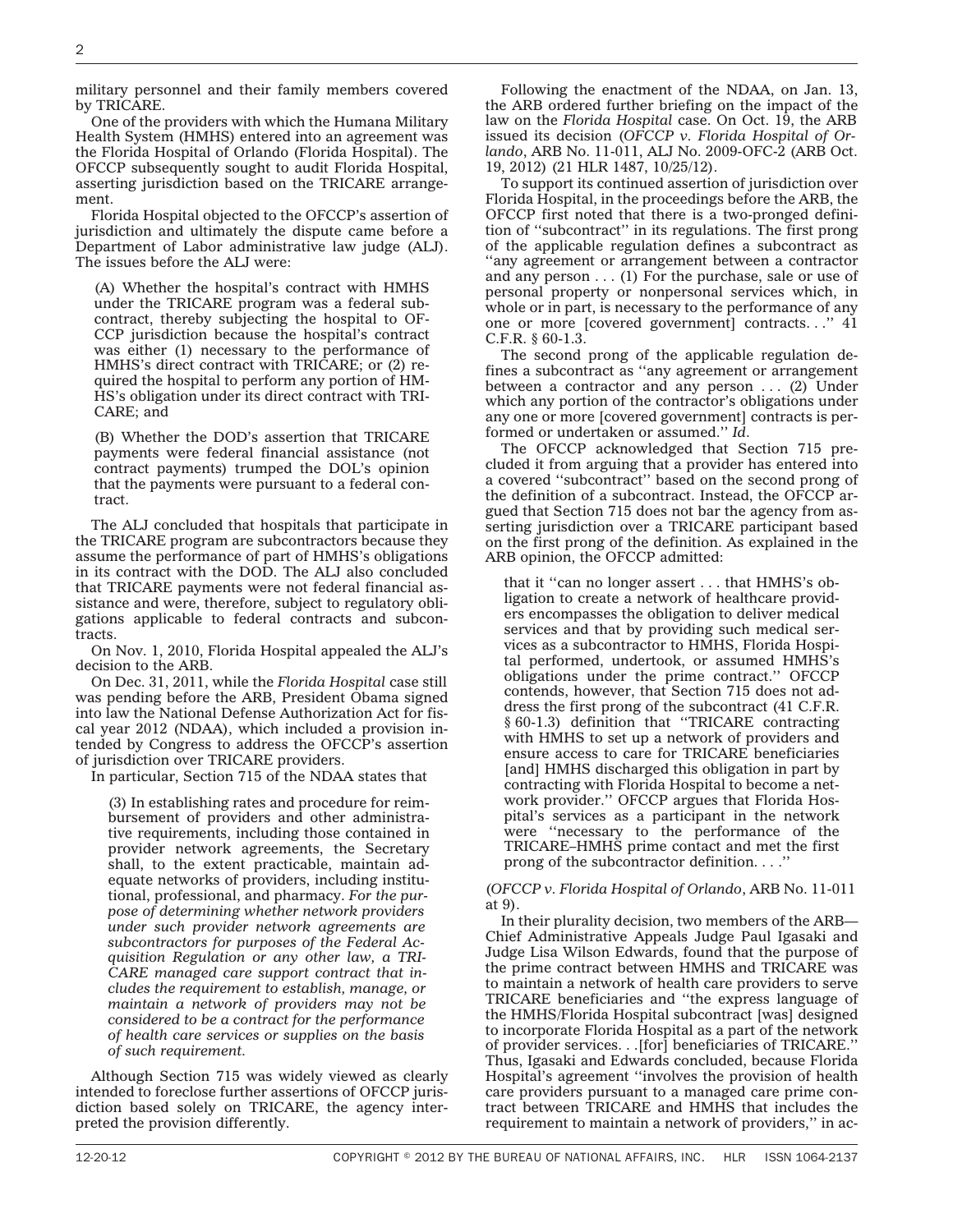cordance with Section 715 of the NDAA, the agreement cannot be considered to be a covered ''subcontract'' under either prong of the definition of a subcontract in the OFCCP's regulations. *Id.* at 23. Accordingly, they reversed the ALJ decision and order, and dismissed the OFCCP's complaint.

Unfortunately, however, in addition to the plurality decision, three other judges wrote separately, leaving a question as to whether the OFCCP might be able to prevail on its ''Prong One'' argument in some other context.

First, while concurring that Section 715 barred the OFCCP's jurisdiction over Florida Hospital under Prong Two of its regulatory definition of subcontractor, Judge E. Cooper Brown argued that the OFCCP's Prong One argument was not properly before the ARB and therefore the ARB should not have ruled on the issue. Judge Brown acknowledged that the OFCCP had asserted jurisdictional coverage under Prong One of the regulatory definition in its arguments before the ALJ, but its arguments had been premised upon its construction of the TRICARE/HMHS prime contract as a contract for the delivery of health care services. In other words, Judge Brown thought that OFCCP's Prong One argument before the ALJ was different from its Prong One argument before the ARB. As a result, Judge Brown found that the ARB could neither entertain OFCCP's argument now raised for the first time on appeal nor order that the matter be remanded for consideration of the argument by the ALJ. Accordingly, Judge Brown concurred with the plurality's holding that the OFCCP does not have jurisdiction over Florida Hospital under Prong Two of the OFCCP's regulatory definition of subcontractor, but dissented ''with respect to my colleagues' conclusions regarding the OFCCP's jurisdiction under Prong One to the extent that I do not consider that issue properly before the Board at this time.'' *Id.* at 29.In a second separate opinion, Judge Luis Corchado took an entirely different approach, reading Section 715 as not resolving the relevant question under Prong One. According to Judge Corchado:

Because Prong One applies to any kind of a government contract, Section 715 does not resolve the relevant question under Prong One. As explained earlier, Section 715 prevents the OFCCP from using certain words in a TRICARE managed care support contract to label the TRICARE/ HMHS contract as a contract to perform healthcare services. But the relevant question under Prong One is whether Florida Hospital provides supplies or non-personal services that HMHS needs to be able to perform its contact with TRI-CARE.

*Id.* at 35. Judge Corchado concluded that the OFCCP's Prong One argument had nothing to do with Section 715, noting that ''[i]n its Complaint, citing Prong One, the OFCCP asserted that Florida Hospital provided 'nonpersonal services, which, in whole or in part, were necessary to the performance of Humana's contract or contracts with TRICARE.''' Thus, Judge Corchado expressly dissented from the plurality's opinion that Section 715 precludes the OFCCP from asserting jurisdiction under Prong One.

Although Judge Corchado's position regarding the interpretation of Section 715 appears to lean the OFCCP's way, the judge also wrote at length regarding another

issue that was not touched upon in the plurality decision and that appears to favor Florida Hospital's position—whether TRICARE is a federal financial assistance program. It is well established that entities that receive federal financial assistance (often referred to as grants) through programs like Medicare, are not subject to the OFCCP's jurisdiction. One of the arguments that Florida Hospital made in opposing the OFCCP's assertion of jurisdiction was that TRICARE is federal financial assistance program and not a government contractor. The OFCCP argued, in response, that TRICARE was established to ensure or optimize the delivery of quality medical services to military personnel and, therefore, is different from Medicare and not a federal financial assistance program. The ALJ agreed concluding that Medicare is an insurance program that ''does not provide medical services to its beneficiaries, it simply pays for such services,'' whereas the purpose of TRICARE is to provide or ensure the provision of medical services. TRICARE is *not* a federal financial assistance program.

In his separate opinion, Judge Corchado criticized the ALJ's reasoning with regard to this issue and stated that if the ARB otherwise had agreed with the agency's jurisdictional arguments, he would have remanded the case for reconsideration of this issue.

Finally, Judge Joanne Royce not only agreed with Judge Corchado's opinion regarding OFCCP's Prong One argument, but also questioned whether the OFCCP also could assert jurisdiction over Florida Hospital under Prong Two for reasons other than those prohibited by Section 715.

### OFCCP'S REQUEST FOR RECONSIDERATION

An agency that is willing to challenge Congress is not likely to admit easily to a defeat before an administrative body. Therefore, it was not entirely unexpected when, on Nov. 13, the OFCCP filed a motion before the ARB asking it to reconsider its decision. Notably, however, in its brief in support of its motion for reconsideration, the OFCCP explicitly stated that, notwithstanding the ARB's decision in *Florida Hospital*, it ''intends to continue to schedule and attempt to review hospitals because they are TRICARE network providers.'' Thus, if the ARB denies the motion for reconsideration, it appears that the OFCCP will be looking for a new test case to litigate. This is bad news for health care providers that had audits placed on hold by the OFCCP pending the resolution of the *Florida Hospital* case. The OFCCP may seek to re-open at least some of these audits leaving the providers to face the tough choice of conceding jurisdiction in spite of the shaky basis for OFCCP's assertion of authority, or engaging in expensive litigation over the issue.

Whether the ARB will grant reconsideration is unclear. Equally unclear is whether Congress will again act in an attempt to end the confusion. The Senate version of the NDAA included language that even OFCCP appears to agree would have resolved this issue against the agency. The OFCCP's attempt to retain jurisdiction in spite of the NDAA is based upon an argument that changes to the language of the NDAA by the Republican-controlled House of Representatives actually were intended to expand the OFCCP's jurisdiction. It seems unlikely that this was really the intent of the Congress.